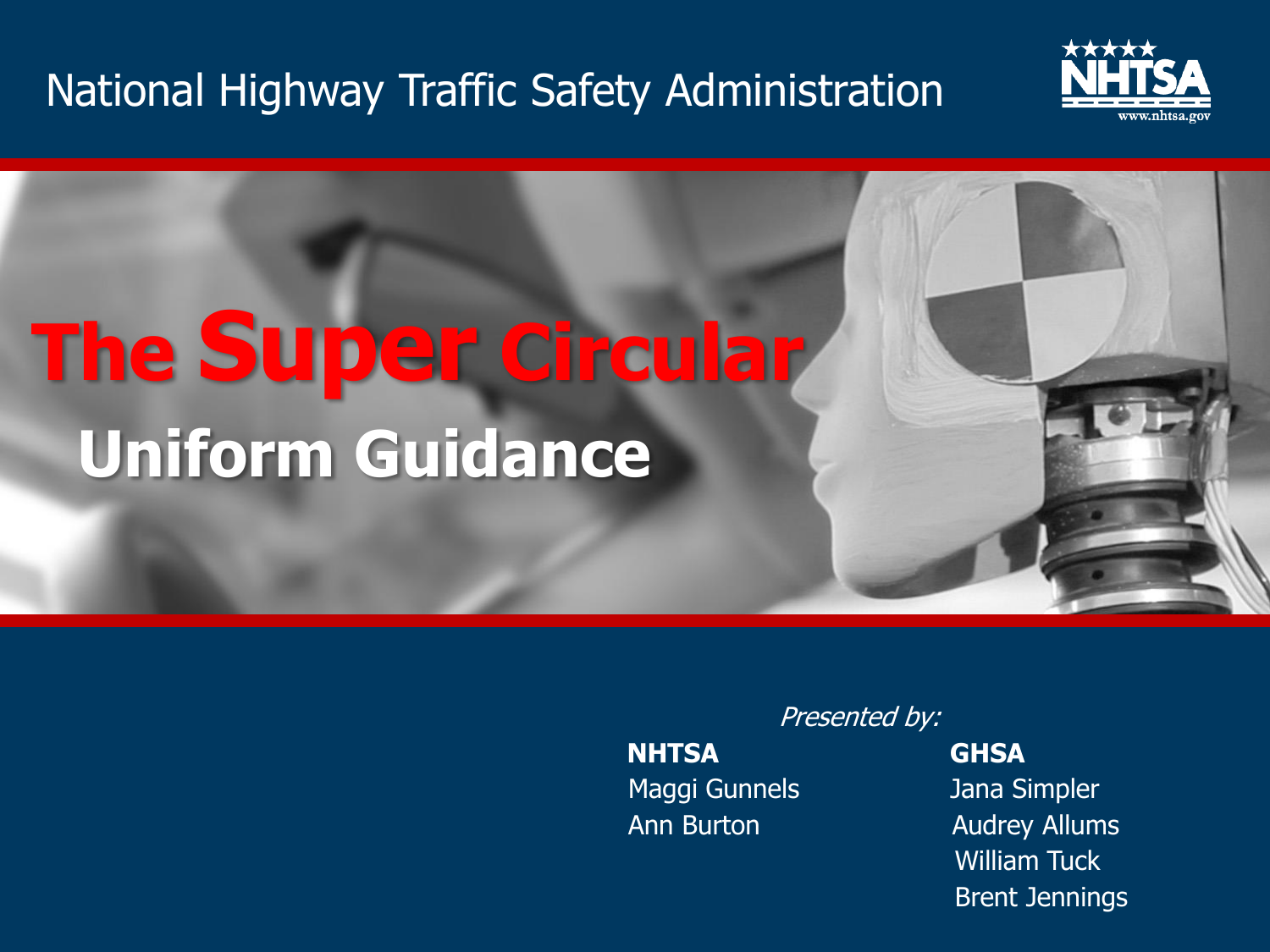# **Todays Program**



- **Super Circular Background** 
	- Super Circular TOP SIX
	- Pass-though Entity Risk Assessment
- Resources and Contacts

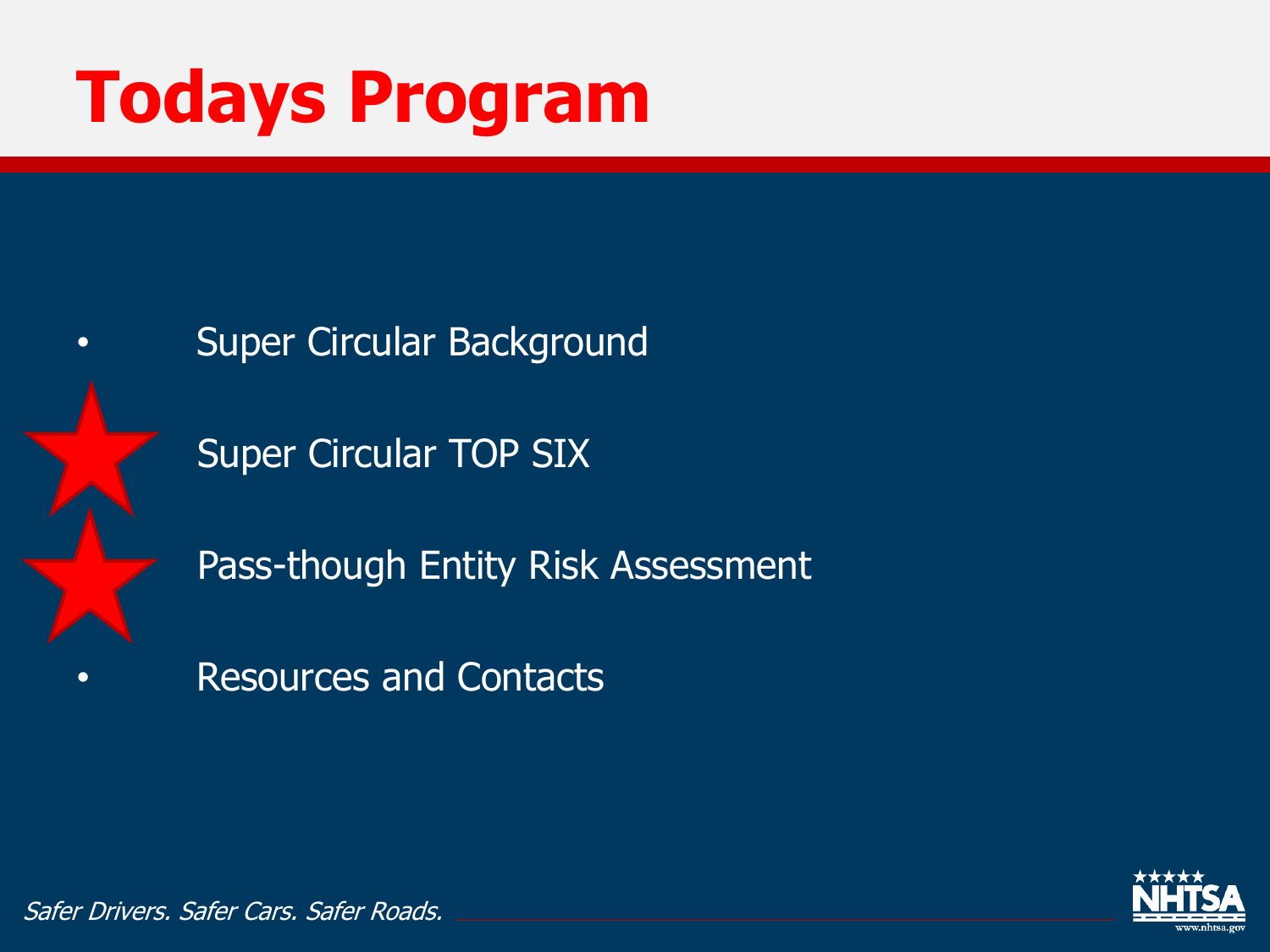# **Background**

- Developed in response to two presidential directives Reduction of Improper payments (Executive Order 13520) and Administrative Flexibility, Lower Costs, and Better Results for State, Local, and Tribal Governments (Presidential Memorandum).
- Combines 8 grant circulars that create uniform requirements with minor exceptions.
- Eliminates 49 CFR Parts 18 and 19 (Common Rule).

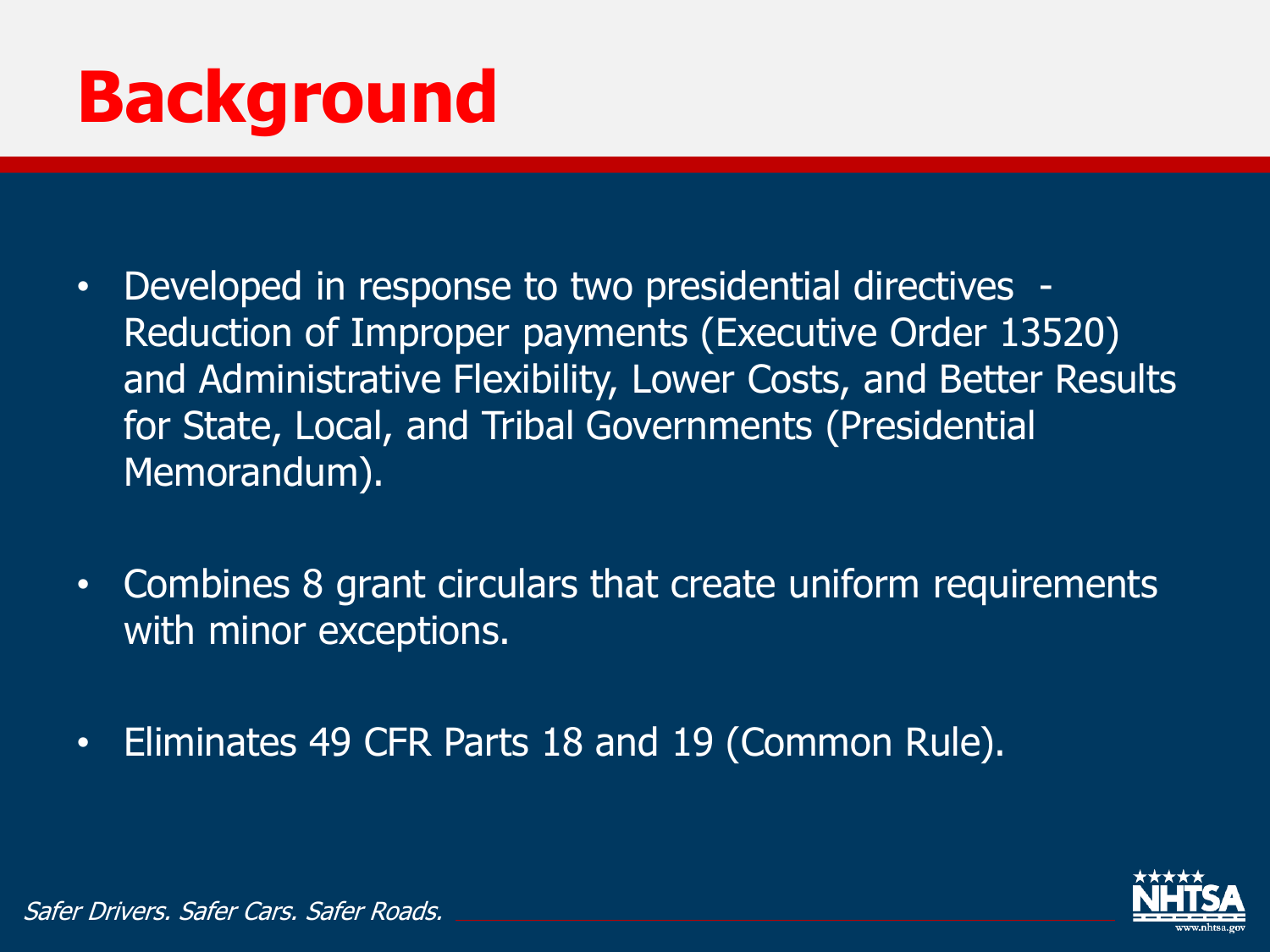## **Super Circular** – **Primary Objectives**

1. Streamline regulations to ease administrative burden.

2. Strengthen oversight to reduce the risk of waste, fraud, and abuse.

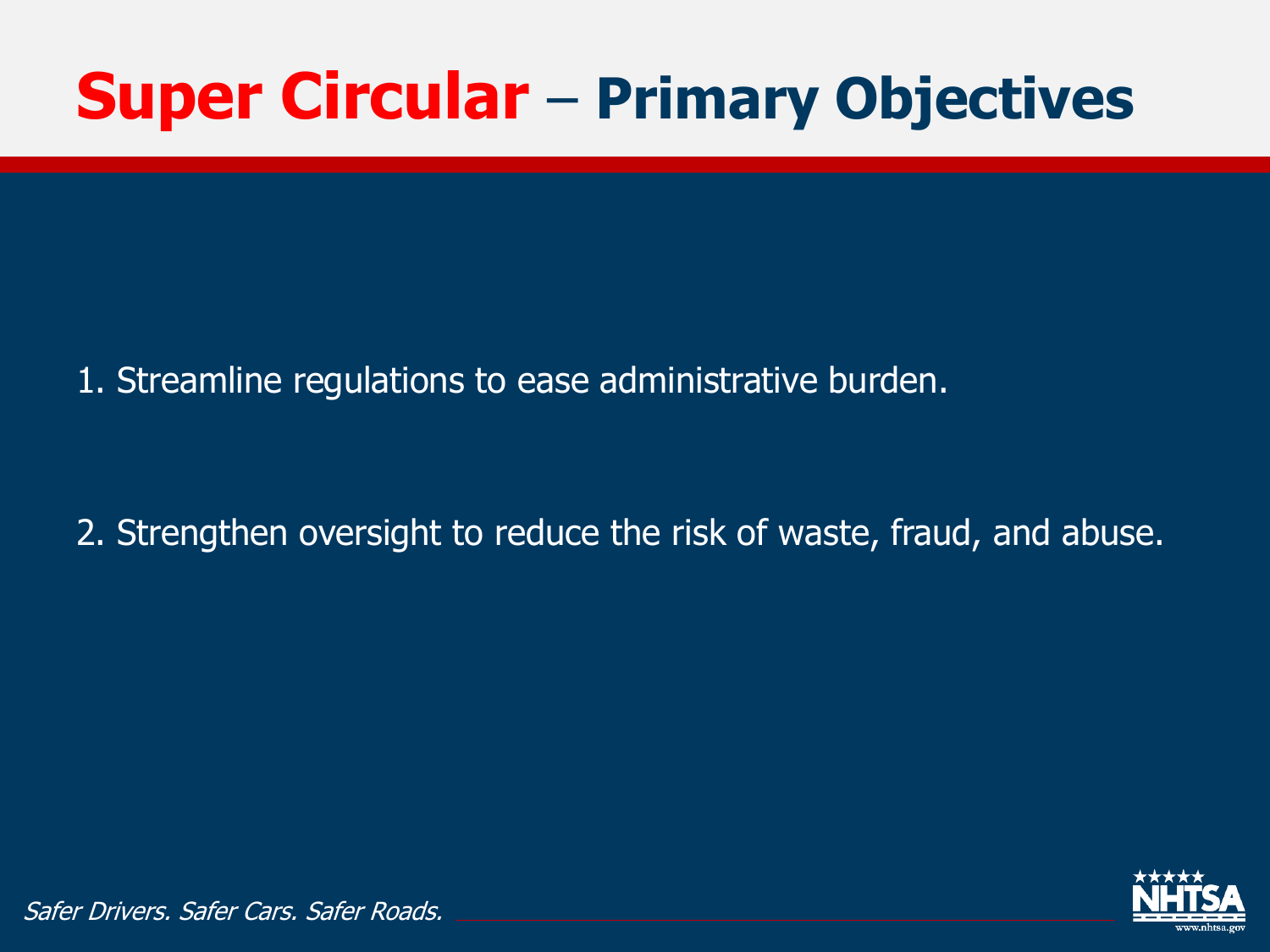# **Super Circular – TOP SIX**

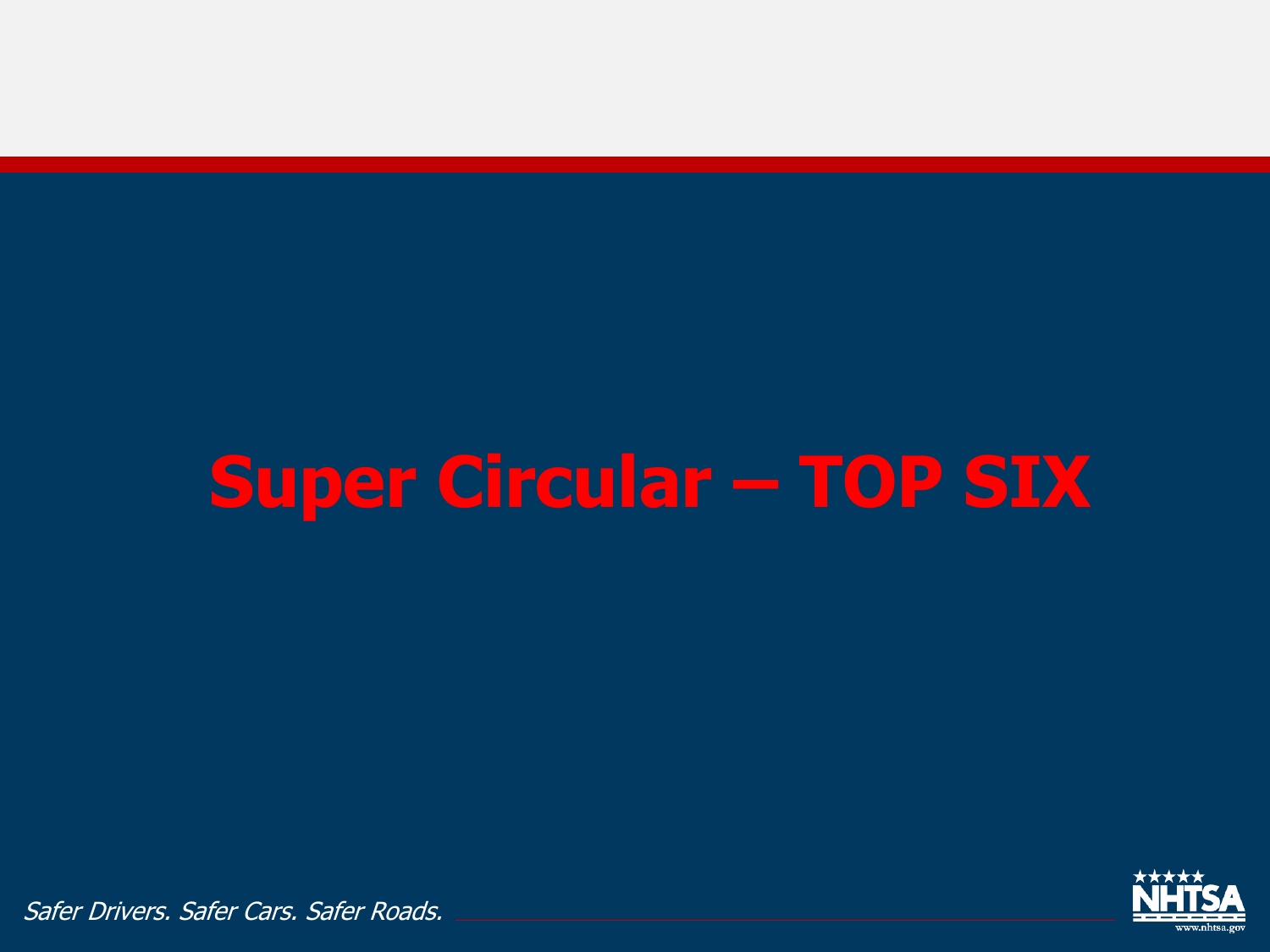## **Promotional Items** - 2 CFR § 200.421

- Federal funds may be used for advertising costs and public relations costs **only** for certain, specified purposes. See 2 C.F.R. § 200.421.
- The Super Circular specifies that "costs of promotional items and memorabilia, including models, gifts, and souvenirs" are unallowable advertising and public relations costs. 2 C.F.R. § 200.421(e)(3).
	- Promotional items and memorabilia that are unallowable costs include: t-shirts, hats, keychains, bike reflectors, bumper stickers, etcetera.
- Full compliance with regulation starts 4-29-2015.
	- **In general: If it is on paper, it is probably ok. If it is on an item, it is probably not.**

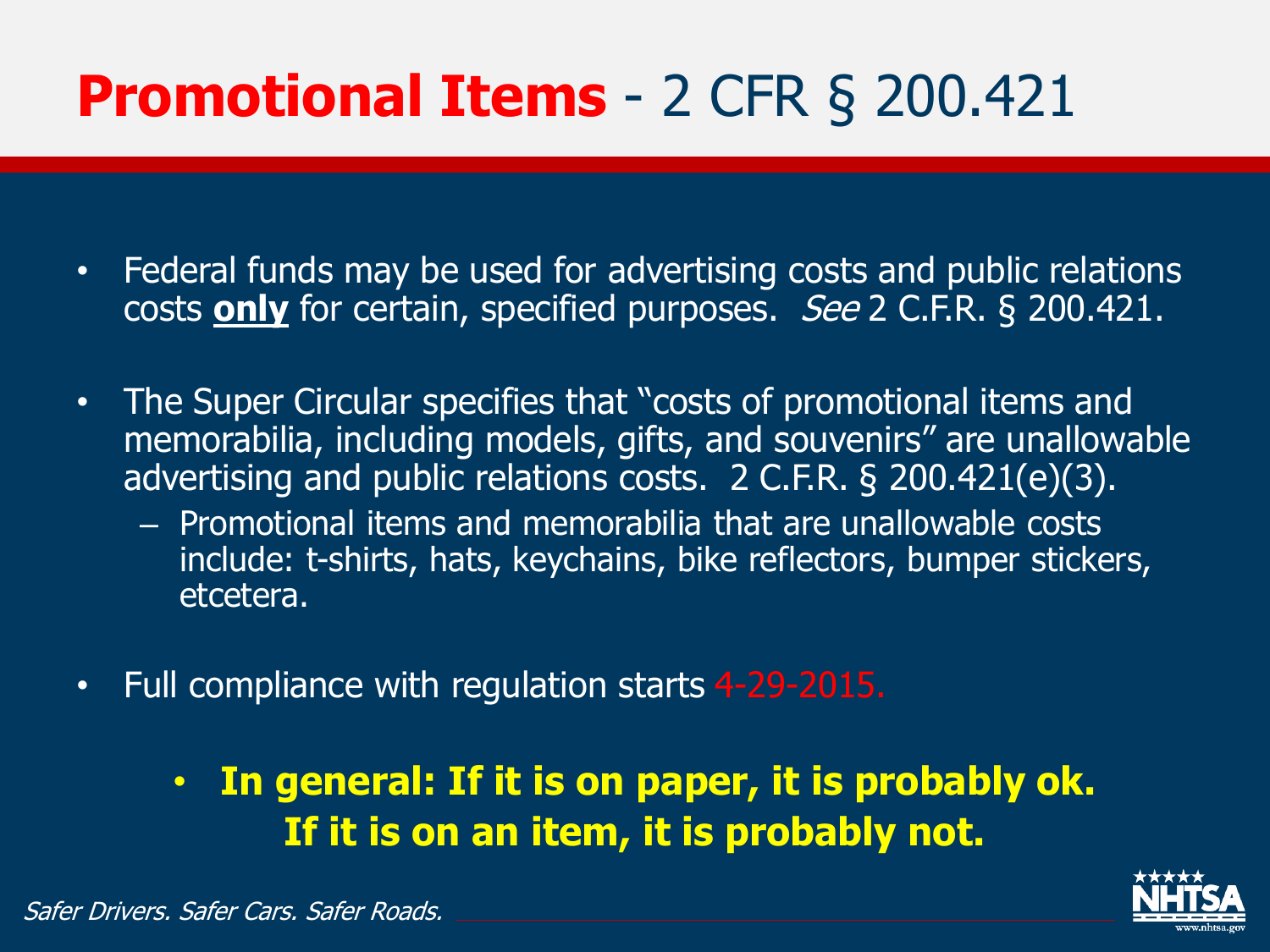## **Time and Attendance** - 2 CFR § 200.430

Standards for Documentation of Personnel Expenses

- The Super Circular differs from 2 CFR Part 225 by requiring States to rely on strong internal controls standards, but allowing more flexibility on how to meet those standards. For example, biannual certifications and personal activity reports (PARs) are no longer required although States may still opt to use them.
- As always, charges to Federal awards for salaries and wages must be based on records that accurately reflect work performed. 2 CFR § 200.430(8)(i).

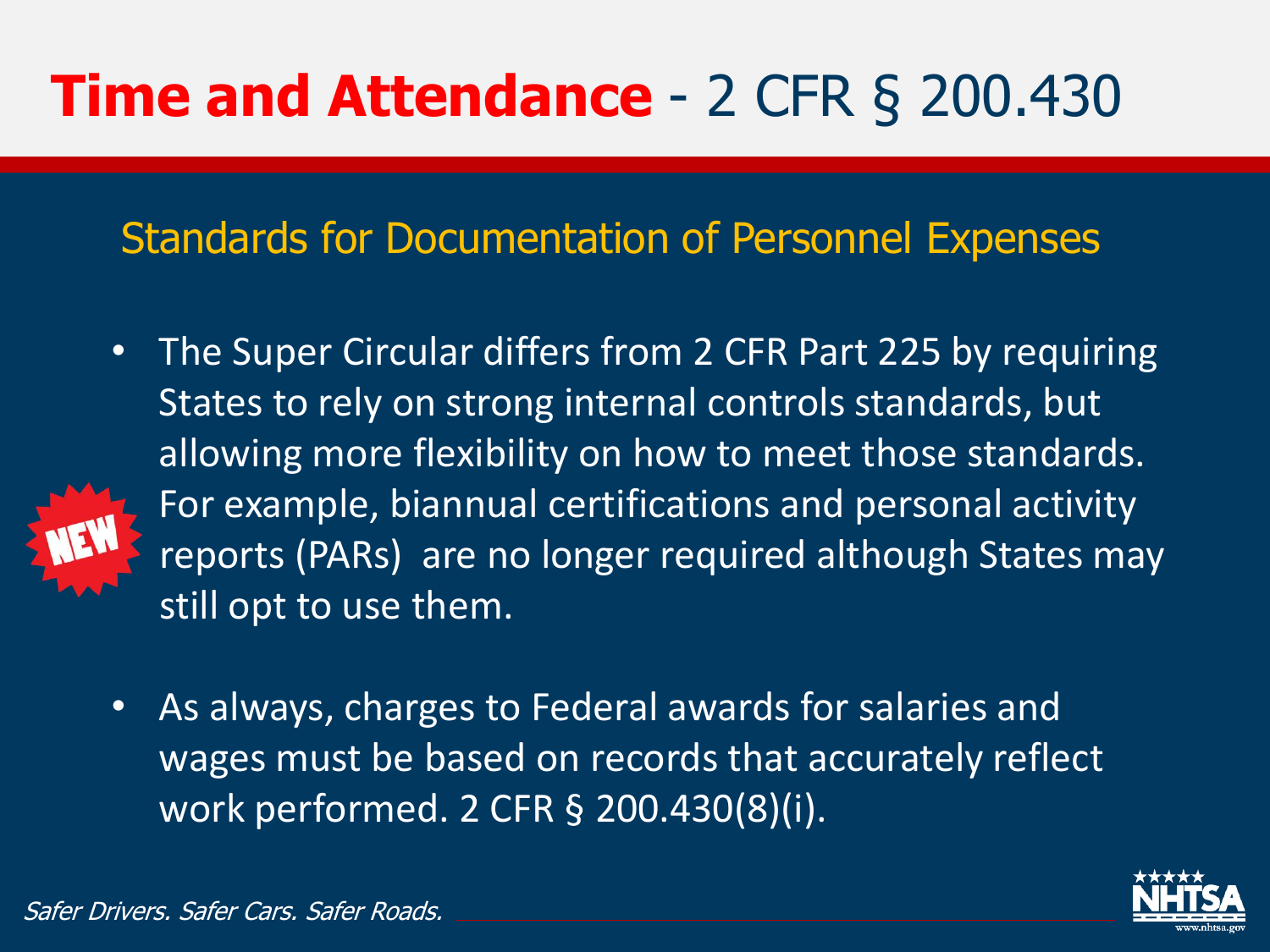Once an entity (recipient or sub recipient) has a federally negotiated indirect cost rate, it **must** be accepted and used by all Federal agencies and pass-through entities unless prohibited or limited by statute.

The State cannot negotiate a lesser indirect cost rate with subrecipients.

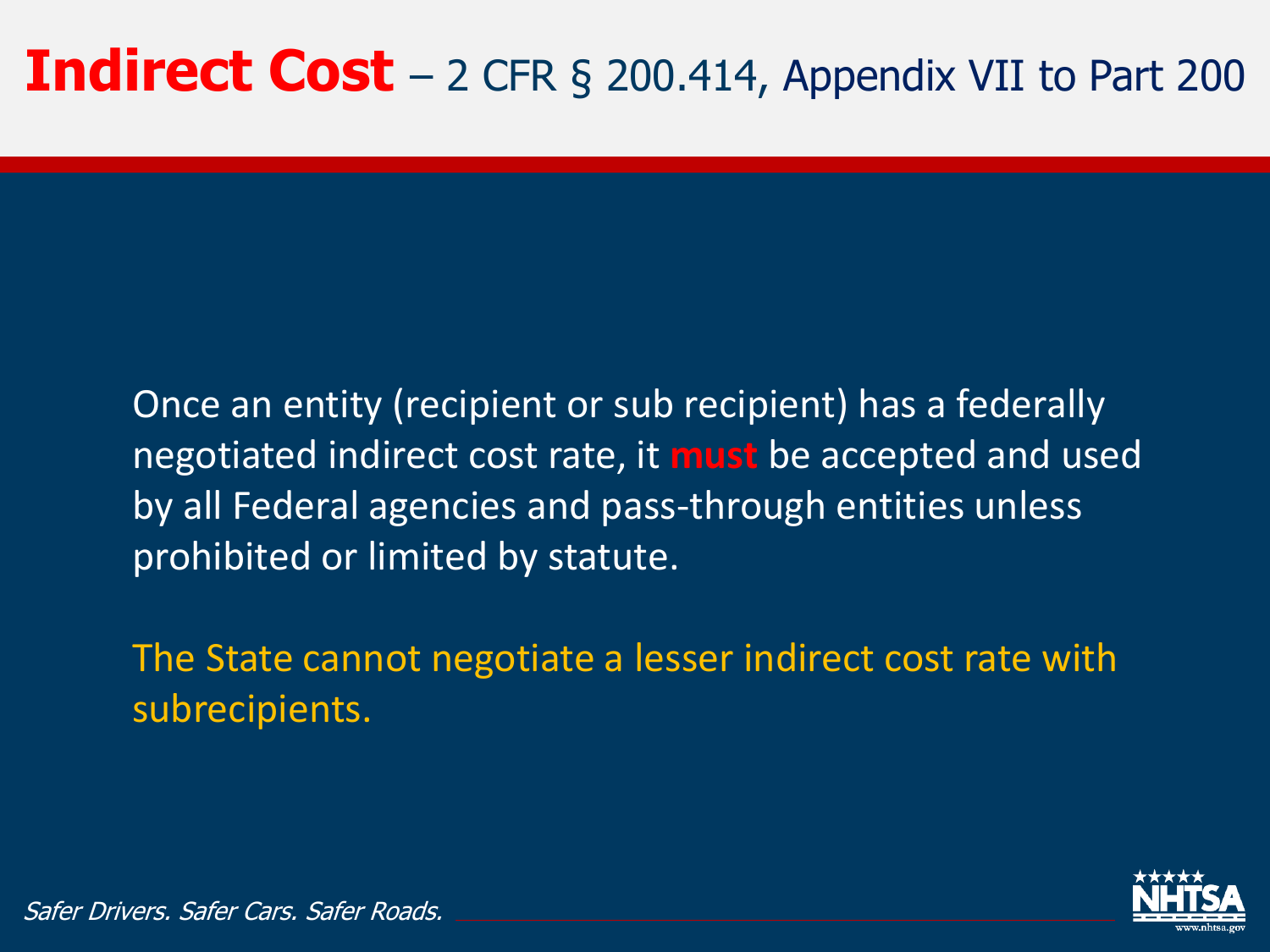## **Indirect Cost** cont**.**



If a subrecipient does not have an approved federally recognized indirect cost rate, the State may negotiate a rate with the subrecipient using the rules in the Super Circular, or may extend the ten percent de minimis indirect cost rate.

If the subrecipient is a State, local government, or Indian tribe, it may only use the de minimis rate if it receives less than \$35 million in direct Federal funding.



Any non-Federal entity that has a federally negotiated indirect cost rate may apply for a one-time extension of a current negotiated indirect cost rate for a period of up to four years.

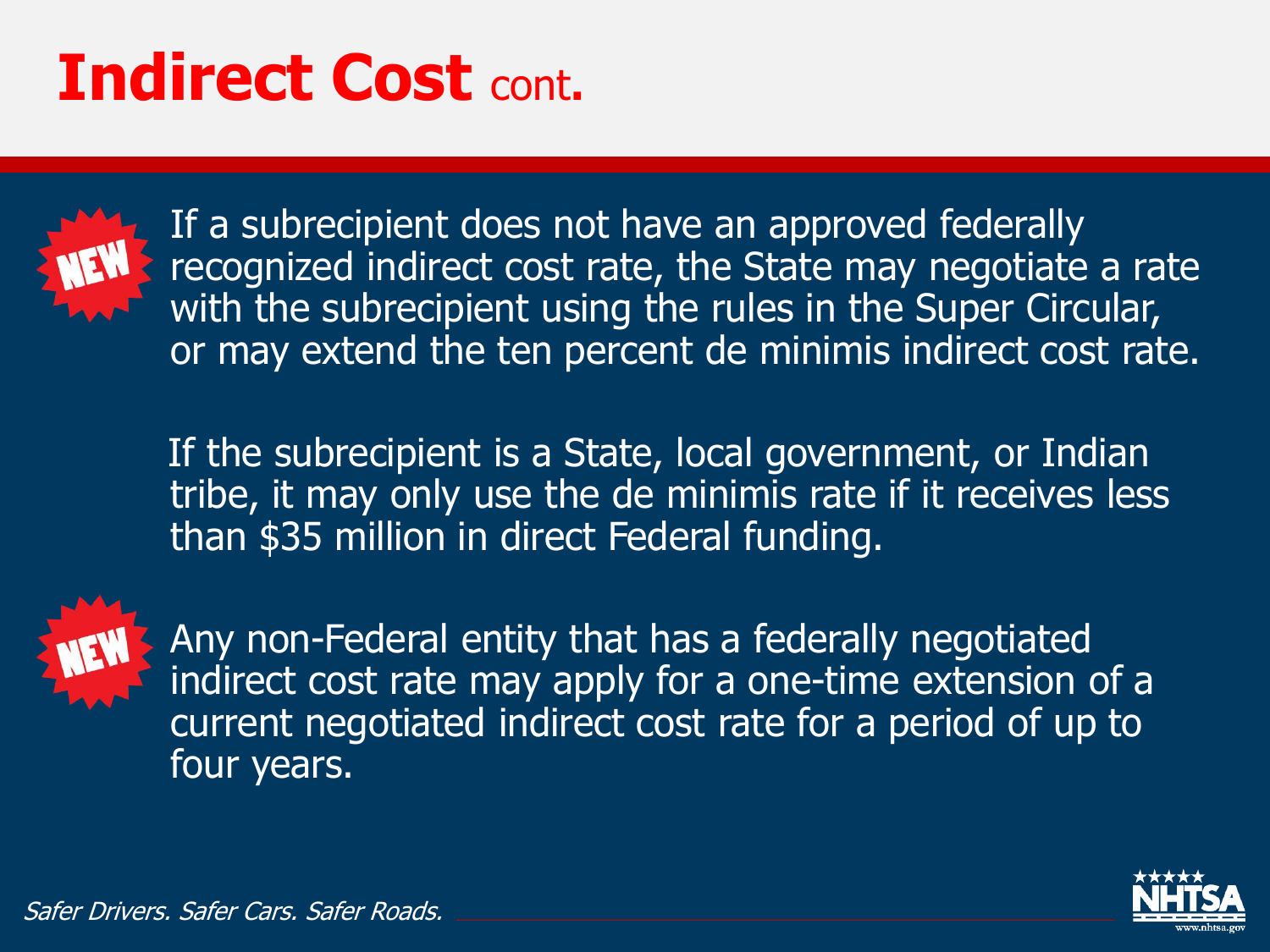# **Single Audit** – 2 CFR § 200.501,.516



Raises threshold for Single audit from \$500,000 to \$750,000.



Raises threshold for reporting known questioned costs from \$10,000 to \$25,000.

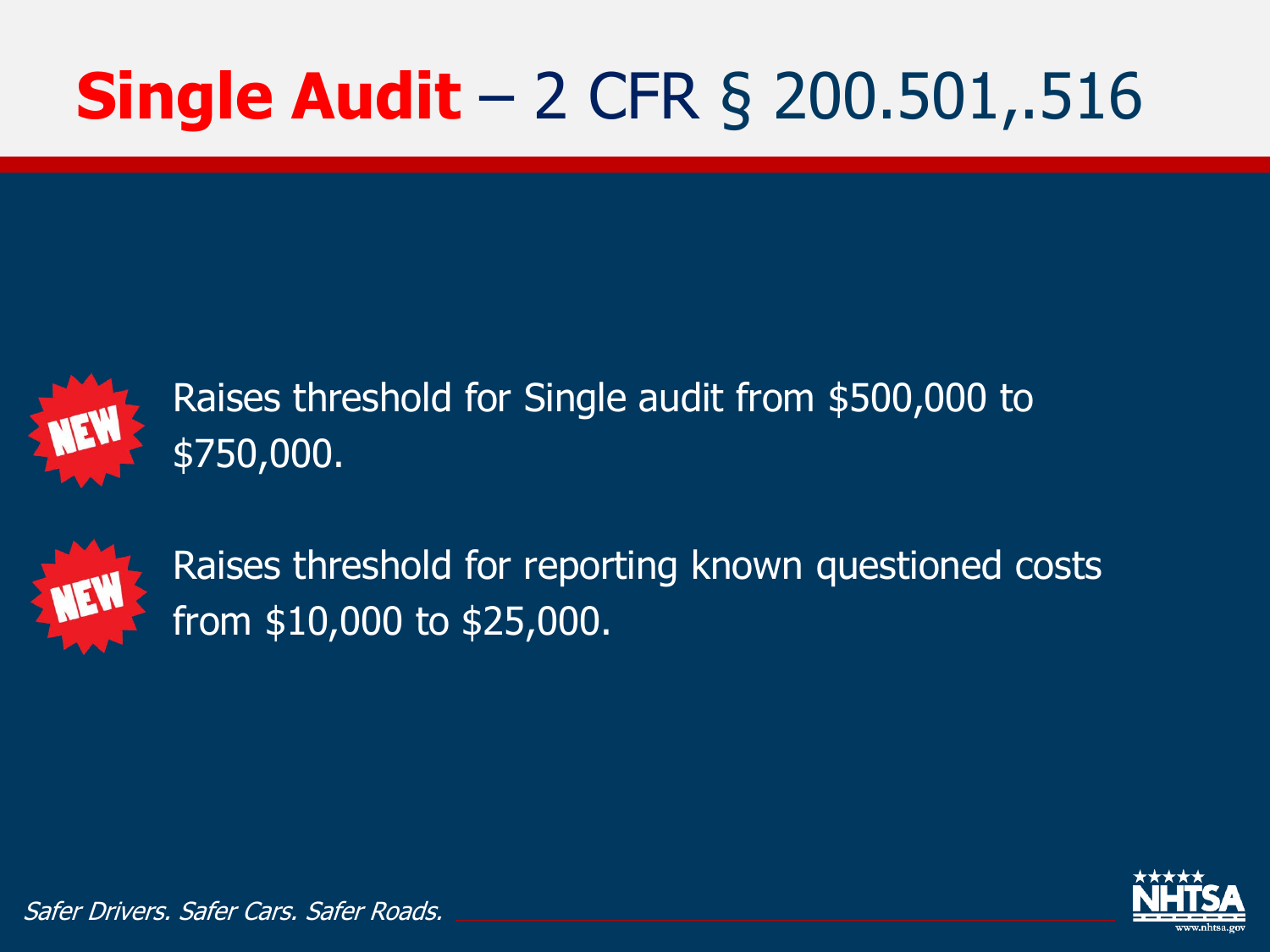## **Pass-through Entities** -2 CFR § 200.331

#### HIGHLIGHTS of Pass-through Entity Requirements

- All subawards must include specified information, including all 13 Federal award identification items.
- States must conduct an annual subrecipient risk evaluation.
- Requires greater responsibilities for subrecipient monitoring.
- Requires verification that any subrecipient who meets the \$750,000 threshold has a Single audit.

See 2 CFR § 200.331 for additional pass-through entity responsibilities.

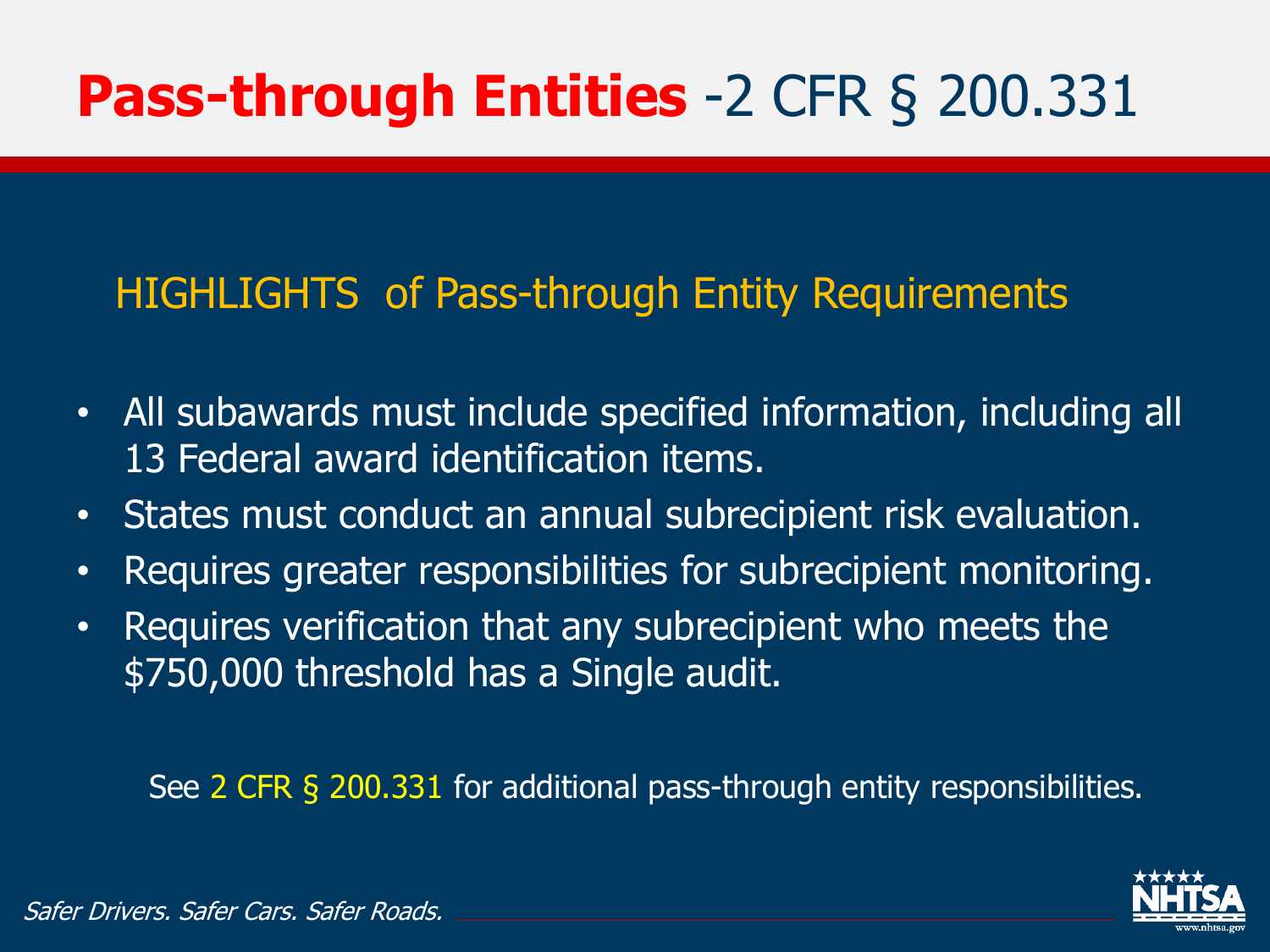## **Risk Assessment** -2 CFR § 200.331(b)

#### Pass-through Entity Risk Assessment

All pass-through entities **must** "evaluate **each** subrecipient's risk of non-compliance with Federal statutes, regulations, and the terms and conditions of the subaward for the purposes of determining the

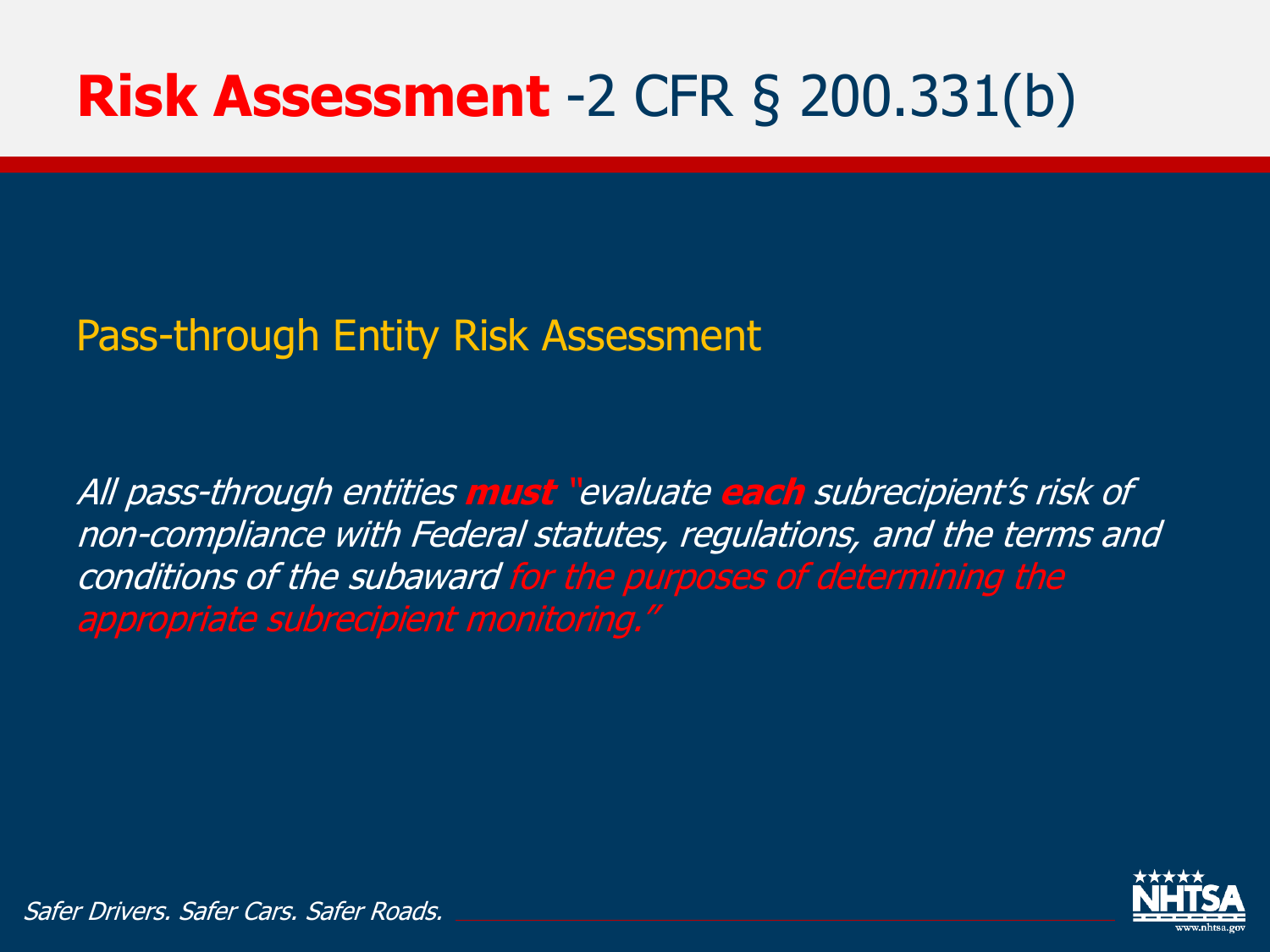## **Risk Assessment** -2 CFR § 200.331(b)

What risk assessment documentation will NHTSA require from States?

- Risk assessment tool.
- Process/procedure on how to conduct the assessment and use results.
- Documentation of risk assessment results.
- Implementation evidence of how results were applied to subrecipient monitoring.

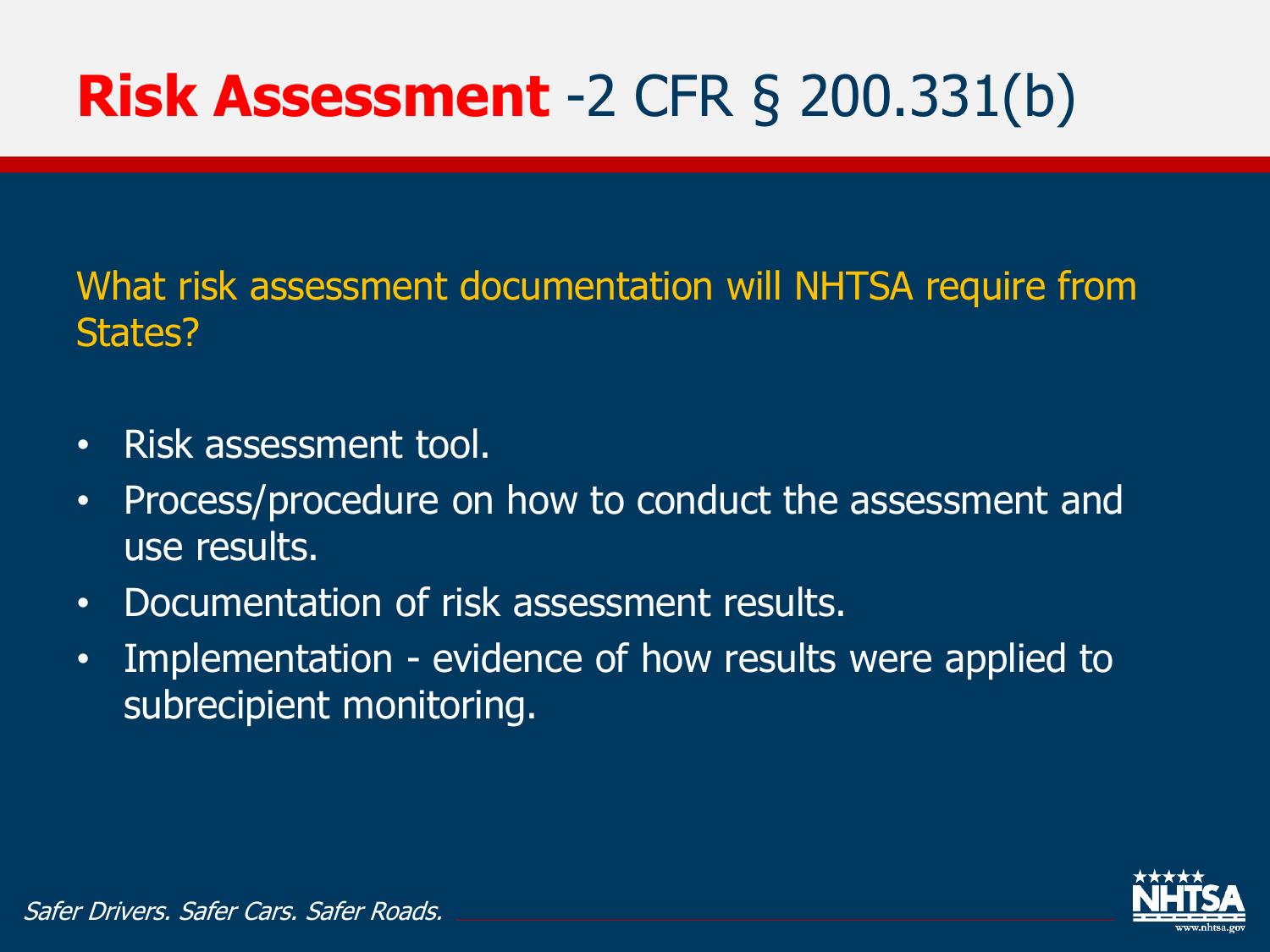## **Risk Assessment – State Example**

#### **Audrey Allums, Grant Bureau Chief William Tuck, NHTSA Grants Accountant**

**Montana Department of Transportation**

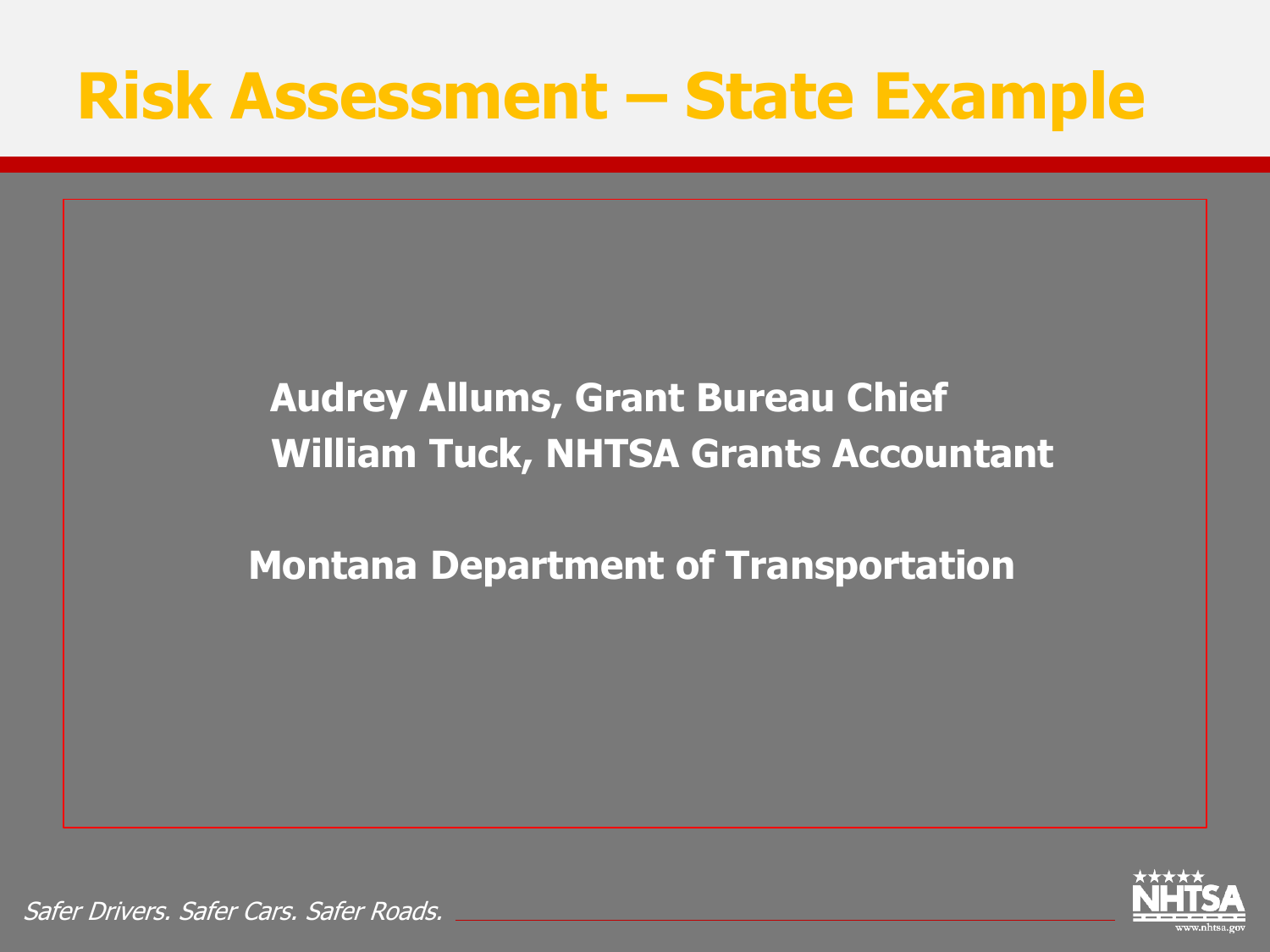## **Risk Assessment - State Example**

#### **Brent Jennings, Highway Safety Manager**

#### **Idaho Office of Highway Safety**

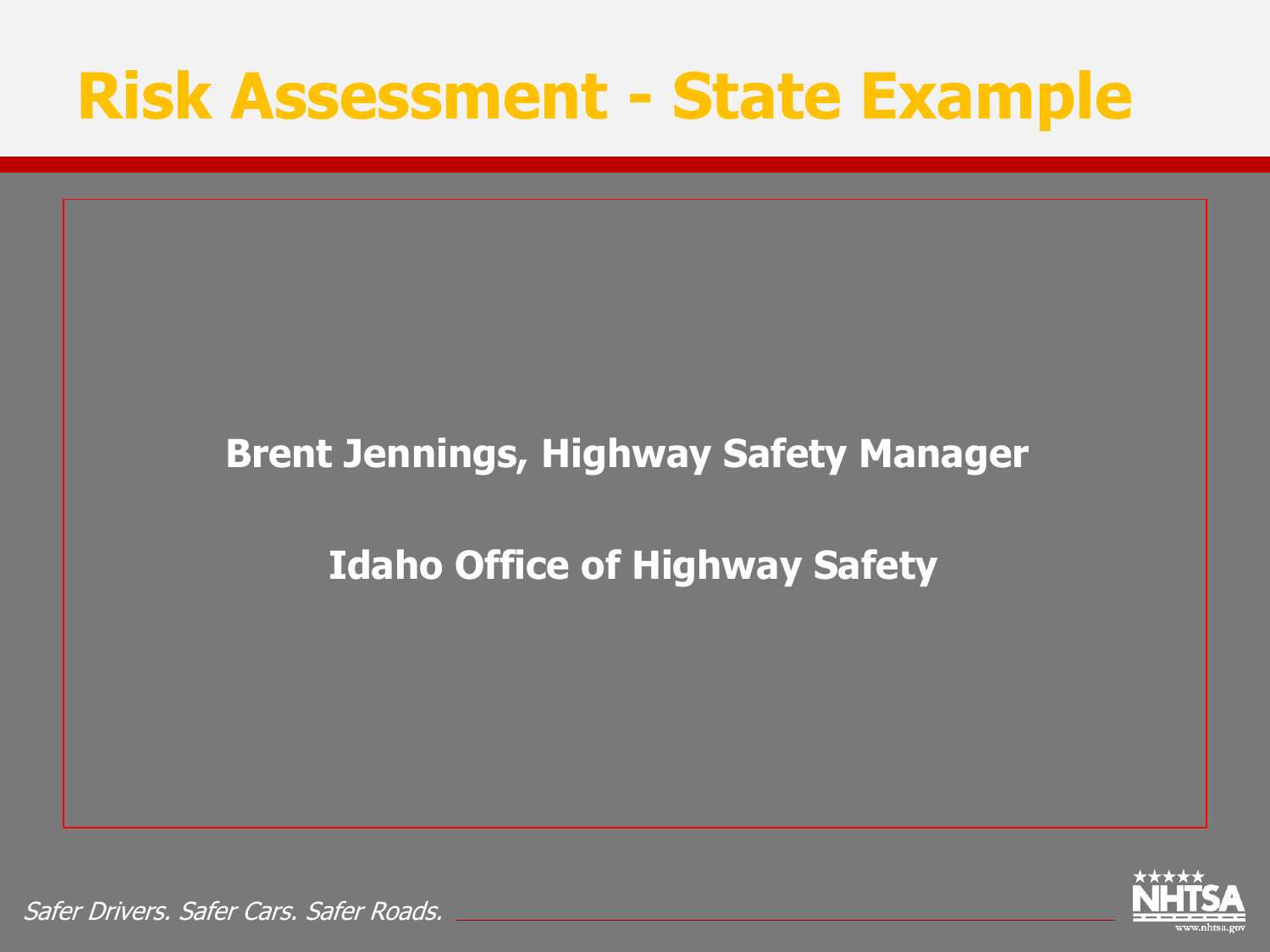

[Council on Financial Assistance Reform \(COFAR\)](http://www.whitehouse.gov/omb/circulars_default/)

• [http://.whitehouse.gov/omb/circulars default/](http://www.whitehouse.gov/omb/circulars_default/)

[Uniform Administrative Requirements, Cost Prinicples](http://www.ecfr.gov/cgi-bin/text-idx?tpl=/ecfrbrowse/Title02/2cfr200_main_02.tpl) and Audit Requirements for Federal Awards

• [2 CFR Part 200](http://www.ecfr.gov/cgi-bin/text-idx?tpl=/ecfrbrowse/Title02/2cfr200_main_02.tpl)

#### [Interim Final Rule](http://www.ecfr.gov/cgi-bin/retrieveECFR?gp=1&ty=HTML&h=L&r=PART&n=pt2.1.1201)

• [2 CFR Part 1201](http://www.ecfr.gov/cgi-bin/retrieveECFR?gp=1&ty=HTML&h=L&r=PART&n=pt2.1.1201)

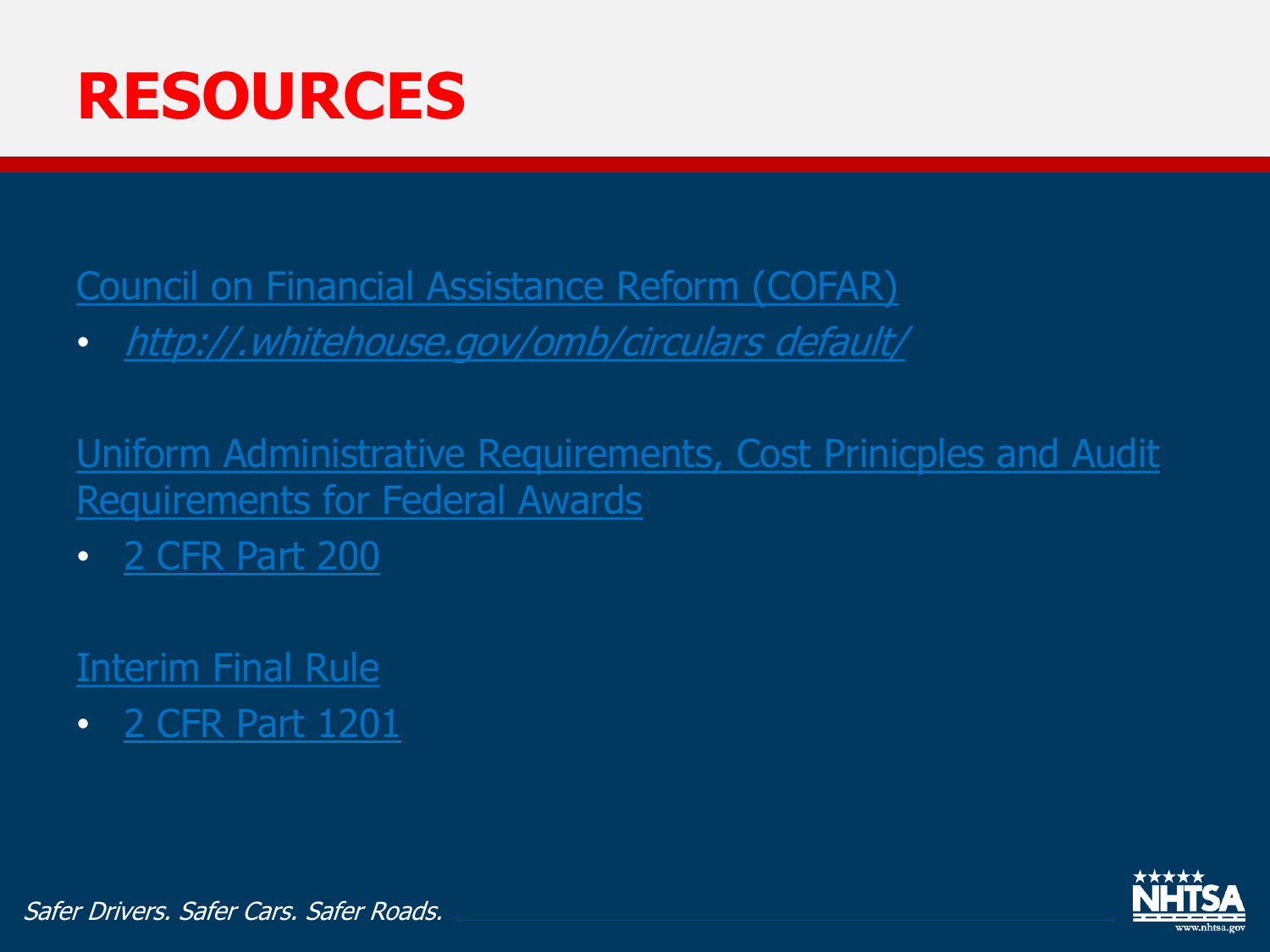## **Super Circular Contacts**

- 
- 
- 
- 
- 
- 
- 
- 
- 
- 
- Headquarters Ann Burton (202) 366-2685

• Region 1 Angie Byrne (617) 494-1737 • Region 3 Bill Naff (410) 962-0002 • Region 7 Susan deCourcy (816) 329-3900 • Region 9 Chris Murphy (916) 498-5063

• Region 5 Lyn Warren (708) 503-8891 ext.11

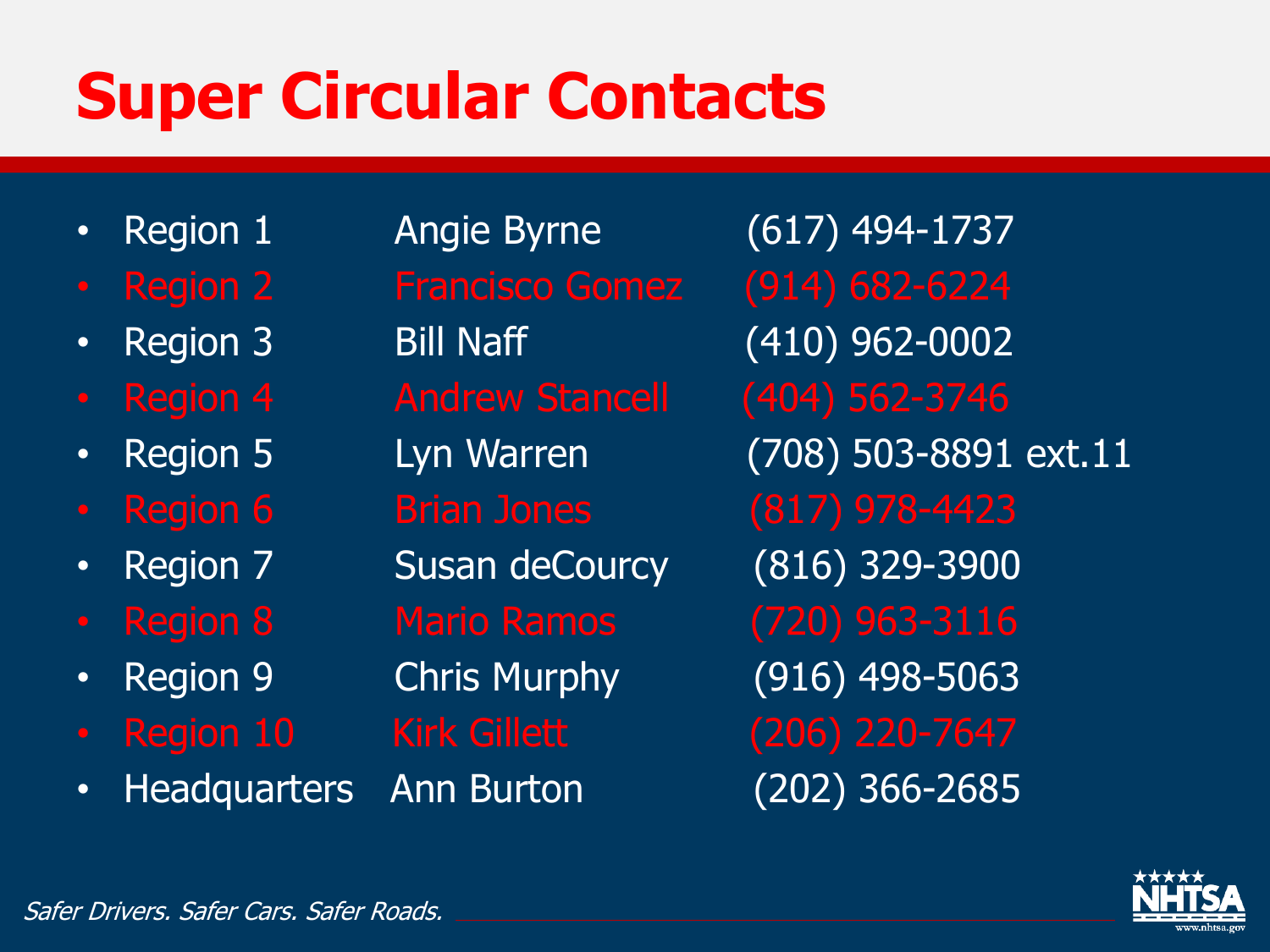## Keep This in Mind…

# The best is yet to come!